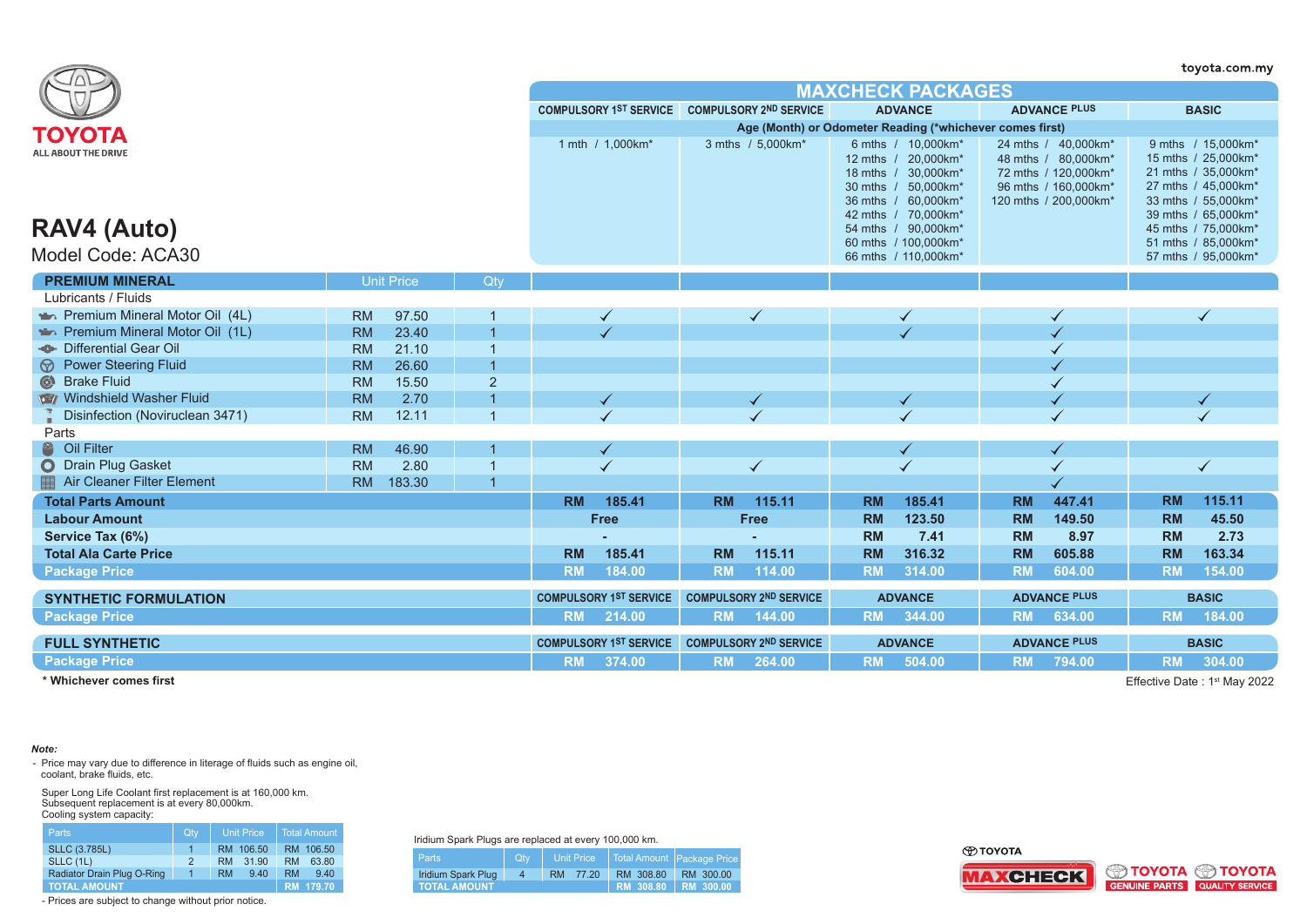|                                   |                     |                |                               |                                               |                                                          |                       | toyota.com.my       |
|-----------------------------------|---------------------|----------------|-------------------------------|-----------------------------------------------|----------------------------------------------------------|-----------------------|---------------------|
|                                   |                     |                |                               |                                               | <b>MAXCHECK PACKAGES</b>                                 |                       |                     |
|                                   |                     |                |                               | COMPULSORY 1ST SERVICE COMPULSORY 2ND SERVICE | <b>ADVANCE</b>                                           | <b>ADVANCE PLUS</b>   | <b>BASIC</b>        |
| ΤΟΥΟΤΑ                            |                     |                |                               |                                               | Age (Month) or Odometer Reading (*whichever comes first) |                       |                     |
| <b>ALL ABOUT THE DRIVE</b>        |                     |                | 1 mth / 1,000km*              | 3 mths / 5,000km*                             | 6 mths / 10,000km*                                       | 24 mths / 40,000km*   | 9 mths / 15,000km*  |
|                                   |                     |                |                               |                                               | 12 mths / 20.000km*                                      | 48 mths / 80,000km*   | 15 mths / 25,000km* |
|                                   |                     |                |                               |                                               | 18 mths / 30,000km*                                      | 72 mths / 120,000km*  | 21 mths / 35,000km* |
|                                   |                     |                |                               |                                               | 30 mths / 50,000km*                                      | 96 mths / 160,000km*  | 27 mths / 45,000km* |
| <b>RAV4 2.0 (Auto)</b>            |                     |                |                               |                                               | 36 mths / 60,000km*                                      | 120 mths / 200,000km* | 33 mths / 55,000km* |
| Model Code: MXAA52                |                     |                |                               |                                               |                                                          |                       |                     |
| <b>PREMIUM MINERAL</b>            | <b>Unit Price</b>   | Qty            |                               |                                               |                                                          |                       |                     |
| Lubricants / Fluids               |                     |                |                               |                                               |                                                          |                       |                     |
| Premium Mineral Motor Oil (4L)    | <b>RM</b><br>97.50  |                |                               |                                               |                                                          |                       |                     |
| <b>Brake Fluid</b><br>$\odot$     | <b>RM</b><br>15.50  | $\overline{2}$ |                               |                                               |                                                          |                       |                     |
| Windshield Washer Fluid           | <b>RM</b><br>2.70   | $\overline{1}$ | ✓                             |                                               | $\checkmark$                                             |                       |                     |
| Disinfection (Noviruclean 3471)   | <b>RM</b><br>12.11  |                |                               |                                               |                                                          |                       |                     |
| Parts                             |                     |                |                               |                                               |                                                          |                       |                     |
| 2<br>Oil Filter                   | 38.60<br><b>RM</b>  |                |                               |                                               |                                                          |                       |                     |
| <b>O</b> Drain Plug Gasket        | <b>RM</b><br>2.80   |                | $\checkmark$                  | $\checkmark$                                  | $\checkmark$                                             |                       | $\checkmark$        |
| <b>Air Cleaner Filter Element</b> | <b>RM</b><br>199.20 | $\overline{1}$ |                               |                                               |                                                          |                       |                     |
| <b>Total Parts Amount</b>         |                     |                | <b>RM</b><br>153.71           | <b>RM</b><br>115.11                           | 153.71<br><b>RM</b>                                      | <b>RM</b><br>383.91   | 115.11<br><b>RM</b> |
| <b>Labour Amount</b>              |                     |                | <b>Free</b>                   | <b>Free</b>                                   | 136.50<br><b>RM</b>                                      | 162.50<br><b>RM</b>   | <b>RM</b><br>45.50  |
| Service Tax (6%)                  |                     |                |                               |                                               | <b>RM</b><br>8.19                                        | <b>RM</b><br>9.75     | <b>RM</b><br>2.73   |
| <b>Total Ala Carte Price</b>      |                     |                | <b>RM</b><br>153.71           | <b>RM</b><br>115.11                           | <b>RM</b><br>298.40                                      | <b>RM</b><br>556.16   | <b>RM</b><br>163.34 |
| <b>Package Price</b>              |                     |                | <b>RM</b><br>144.00           | 114.00<br><b>RM</b>                           | 294.00<br><b>RM</b>                                      | 554.00<br><b>RM</b>   | <b>RM</b><br>154.00 |
| <b>SYNTHETIC FORMULATION</b>      |                     |                | <b>COMPULSORY 1ST SERVICE</b> | <b>COMPULSORY 2ND SERVICE</b>                 | <b>ADVANCE</b>                                           | <b>ADVANCE PLUS</b>   | <b>BASIC</b>        |
| <b>Package Price</b>              |                     |                | <b>RM</b><br>174.00           | <b>RM</b><br>144.00                           | <b>RM</b><br>324.00                                      | <b>RM</b><br>584.00   | <b>RM</b><br>184.00 |
| <b>FULL SYNTHETIC - 0W 20</b>     |                     |                | <b>COMPULSORY 1ST SERVICE</b> | <b>COMPULSORY 2ND SERVICE</b>                 | <b>ADVANCE</b>                                           | <b>ADVANCE PLUS</b>   | <b>BASIC</b>        |
| <b>Package Price</b>              |                     |                | 204.00<br><b>RM</b>           | 174.00<br><b>RM</b>                           | 354.00<br><b>RM</b>                                      | <b>RM</b><br>614.00   | 214.00<br><b>RM</b> |
| <b>FULL SYNTHETIC - 5W 40</b>     |                     |                | <b>COMPULSORY 1ST SERVICE</b> | <b>COMPULSORY 2ND SERVICE</b>                 | <b>ADVANCE</b>                                           | <b>ADVANCE PLUS</b>   | <b>BASIC</b>        |
| <b>Package Price</b>              |                     |                | 294.00<br><b>RM</b>           | <b>RM</b><br>264.00                           | 444.00<br><b>RM</b>                                      | <b>RM</b><br>704.00   | <b>RM</b><br>304.00 |

**\* Whichever comes first**

Effective Date: 1<sup>st</sup> May 2022

- Continuously Variable Transmission (CVT) Fluid recommended replacement is at every 80,000km Continuously Variable Transmission capacity:

| <b>Parts</b>                | Qty               | Unit Price        | <b>Total Amount</b> | Package Price |
|-----------------------------|-------------------|-------------------|---------------------|---------------|
| <b>CVT Fluid FE</b>         |                   | RM 218.50         | RM 218.50           |               |
| Gasket, Overflow Plug (CVT) |                   | <b>RM</b><br>3.20 | 3.20<br><b>RM</b>   |               |
| Plug, Overflow (CVT)        |                   | 3.20<br><b>RM</b> | 3.20<br><b>RM</b>   |               |
| Labour                      |                   |                   | 65.00<br><b>RM</b>  |               |
| Serv.Tax 6%                 | 3.90<br><b>RM</b> |                   |                     |               |
| <b>TOTAL AMOUNT</b>         | RM 293.80         | RM 290.00         |                     |               |

Iridium Spark Plugs are replaced at every 100,000 km.

| 1.1                 |     |                   |                            |                            |  |  |  |  |  |
|---------------------|-----|-------------------|----------------------------|----------------------------|--|--|--|--|--|
| Parts               | Qty | <b>Unit Price</b> |                            | Total Amount Package Price |  |  |  |  |  |
| Iridium Spark Plug  | -4  | RM 135.00         | RM 540.00                  | RM 520.00                  |  |  |  |  |  |
| <b>TOTAL AMOUNT</b> |     |                   | <b>RM 540.00 RM 520.00</b> |                            |  |  |  |  |  |

*Note:*

- Price may vary due to difference in literage of fluids such as engine oil, coolant, brake fluids, etc.

Super Long Life Coolant first replacement is at 160,000 km. Subsequent replacement is at every 80,000km. Cooling system capacity:

| Parts.                     | <b>Qty</b> |           | <b>Unit Price</b> |           | Total Amount |
|----------------------------|------------|-----------|-------------------|-----------|--------------|
| SLLC (1L)                  |            | <b>RM</b> | 31.90             |           | RM 127.60    |
| Radiator Drain Plug O-Ring |            | <b>RM</b> | 9.40              | <b>RM</b> | 940          |
| <b>TOTAL AMOUNT</b>        |            |           |                   |           | RM 137.00    |

- Prices are subject to change without prior notice.

## **O TOYOTA**